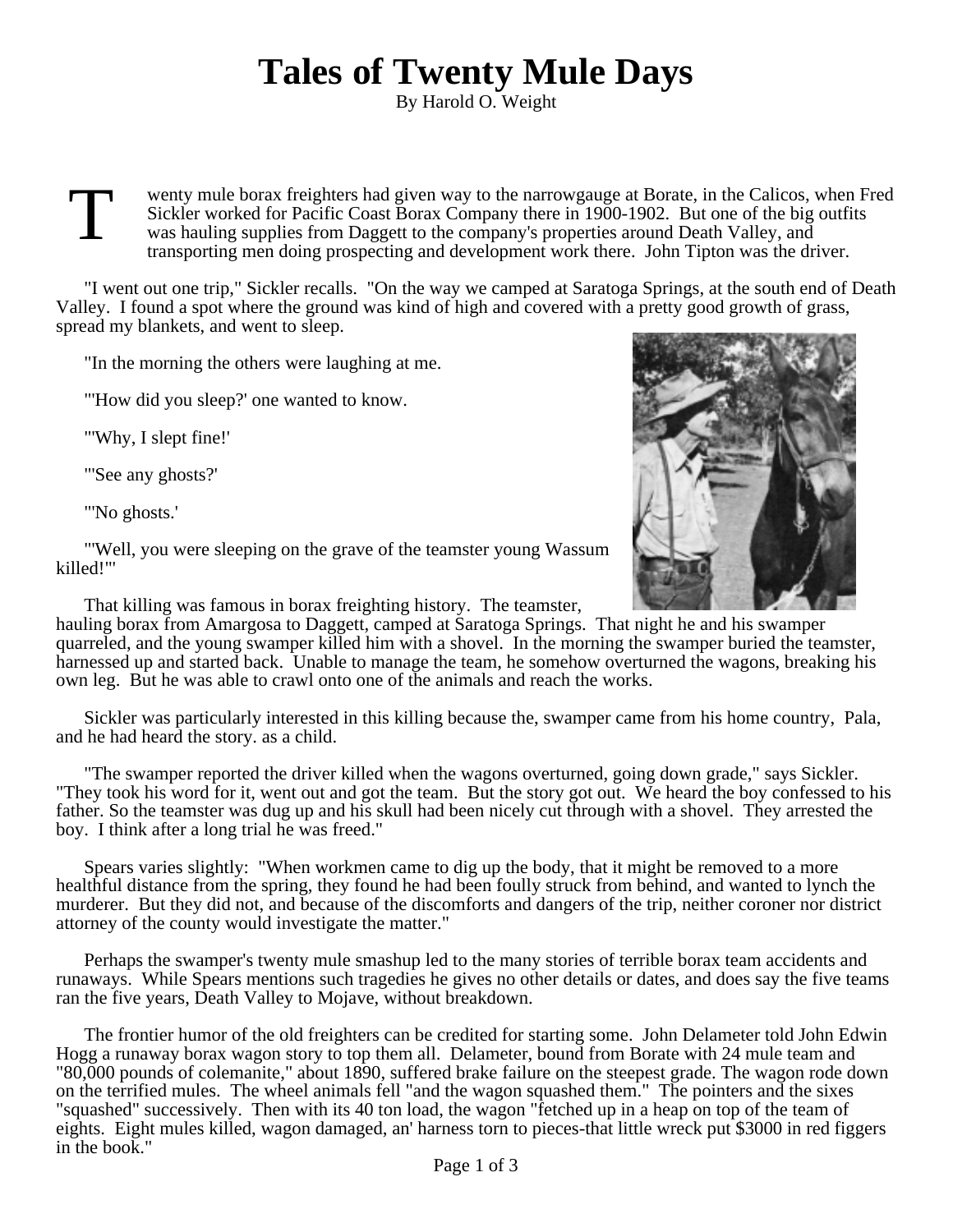One can picture Delameter peering sharply sidewise under shaggy brows each time he pulled the long bow a little farther. Twenty-four mules. Forty tons of ore in one wagon. Eight mules squashed!

Another teamster-swamper killing took place in Daggett in 1884, this one after they completed the haul. The swamper was drinking and complaining about his mistreatment when another freighter advised him to kill his enemy. "Early the next morning," Spears wrote, "someone passing the blacksmith shop heard groans behind it and there found the offending teamster, alive but with his skull crushed. Beside him lay one of the huge spokes used in building wheels for desert wagons. One end was covered with blood and hair of the dying teamster.

"Two nights later when it appeared the Justice was about to turn the swamper loose for want of direct evidence, a masked mob took both swamper and the teamster who had advised the crime from the lockup. Telegraph poles in Daggett have a single crossarm. Two ropes were thrown over one of these arms and nooses in the ends were put about the necks of the two prisoners. It was really but a bluff on the teamster. He was soon lowered and advised to leave town. The swamper now 'holds down a six-foot claim' just beyond the village limits."



Herman F. Mellen was a boy in Calico at this time. "The victim, a teamster, was found lying on the floor of the stable," he says. "Lying beside him was his supposed murderer, his hand upon the cartstake that was the bloodstained evidence of the killing. These men had been drinking and quarreling during the early part of the night, but at the coroner's inquest, the accused denied all knowledge of the affair. However, the citizens were fed up on lawlessness, so they took the matter into their own hands. Although I heard several men say they did not think the right man had been hanged, most contended that if they did get the wrong man, he deserved what he got. He was a bad egg."

These misadventures of early borax freighters at Saratoga Springs and Daggett point up a perplexing problem: Who drove the first twenty mule team out of Death Valley-and by what route?

Several long line skinners put in for that role when the big teams gained national popularity. All are gone now. Two-Ed Stiles and Frank Tilton-left their claims in print. Stiles, as recounted earlier, freighted the first borax out of Death Valley. His repeated claim was that late in 1882, the foreman at Amargosa told him he was going to try something new. Four spans of mules were hooked up in front of the six spans Stiles bad been driving and two big wagons, with a small water and feed trailer, were made into a train. Stiles hauled the outfit, loaded with borax, down past Saratoga Springs and on into Daggett. He continued to drive this big outfit, from Amargosa and from Harmony Works, by that same route, for more than two years.

If California State Mineralogist Hanks was right, Stiles sets the date of his first trip too early. No borax was being refined at either Harmony or Amargosa in the fall of '82. But set it a year later, and Stiles may well have driven Death Valley's first twenty mule team-but not, as is claimed for him, the first twenty mule team ever hooked up.

Tilton's story, told to Dane Coolidge, was that he quit as a carpenter building sheds at Harmony Works to become swamper and, a month later, teamster. Borax was being hauled from Harmony by ten mule teams to Daggett. At one crossing of the Amargosa bed, down near Saratoga Springs, it was almost always necessary to uncouple and haul the wagons through one at a time. The foreman finally figured a twenty mule team would get them through the bad section and make better time over the rest of the road. Dates given at Tilton's death, however, indicate he didn't start working for the borax company until 1890.